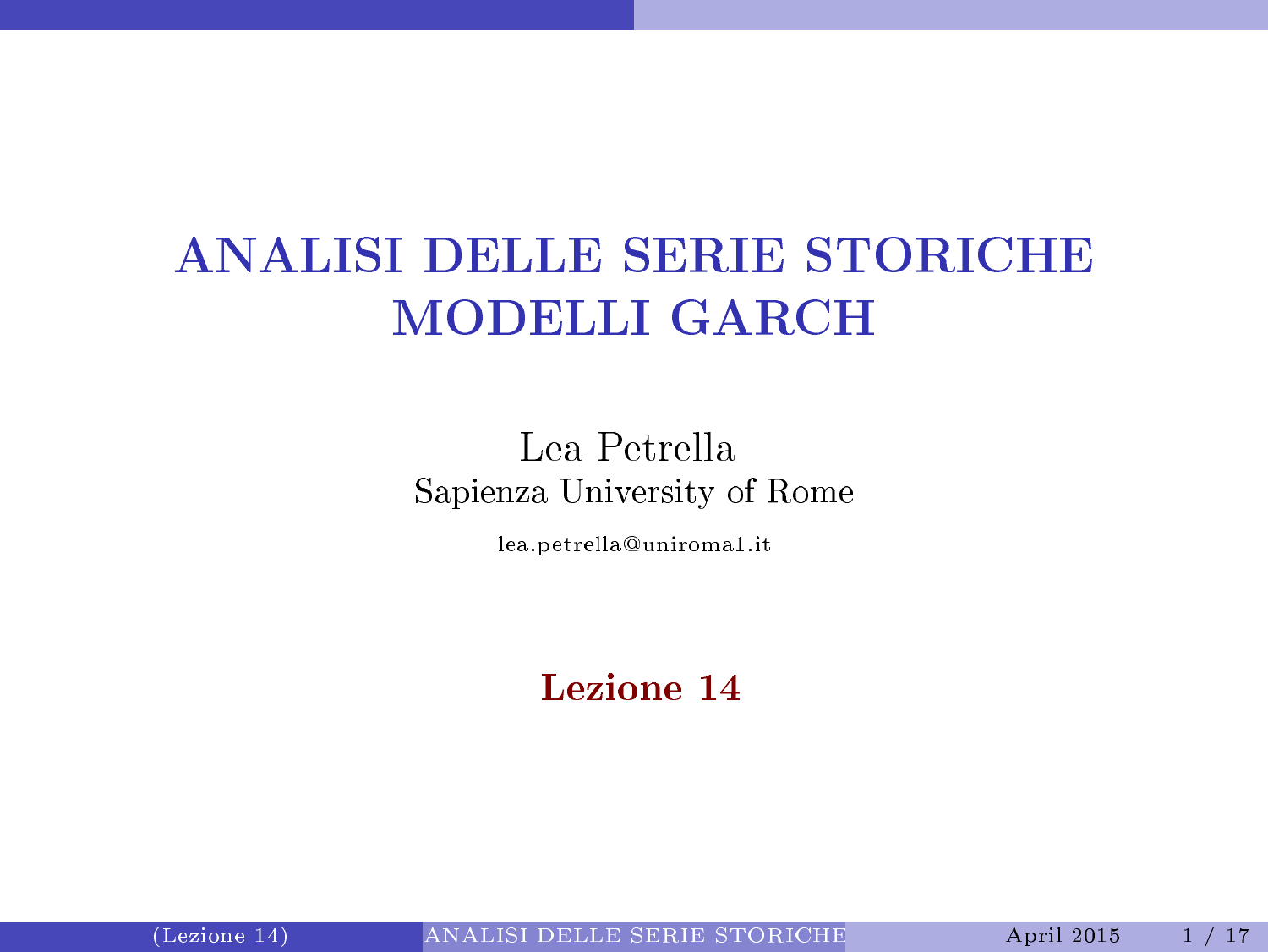#### Modelli GARCH

GARCH models were introduced by Bollerslev 1986 as extensions of the  $\mathbf{W}$ ARCH models to allow for a much more flexible lag structure. ARCH models to allow for a mu
h more exible lag stru
ture.

This flexibility is obtained by considering the variance of the error term This existence of the varianced by  $\mathbf{r}_i$  is obtained by  $\mathbf{r}_i$  the error term of the error term of the error term of the error term of the error term of the error term of the error term of the error term of the err as a fun
tion of both the previous time errors and varian
e of the process and thus, the  $GARCH(p,q)$ produced a structure of the GARCH(p,q) and the GARCH(p,q) and the GARCH(p,q) and the GARCH(p,q) and the GARCH(

$$
\sigma_t^2 = \omega + \sum_{j=1}^p \alpha_j \epsilon_{t-j}^2 + \sum_{j=1}^q \beta_j \sigma_{t-j}^2.
$$

The process is weakly stationary if and only if

<span id="page-1-0"></span>
$$
\sum_{j=1}^{p} \alpha_j + \sum_{j=1}^{q} \beta_j < 1,
$$

GARCH models have be
ome a widespread tool in time series analysis, especially for their usefulness in analyzing and forecasting in the presen
e of heteroskedasti
ity.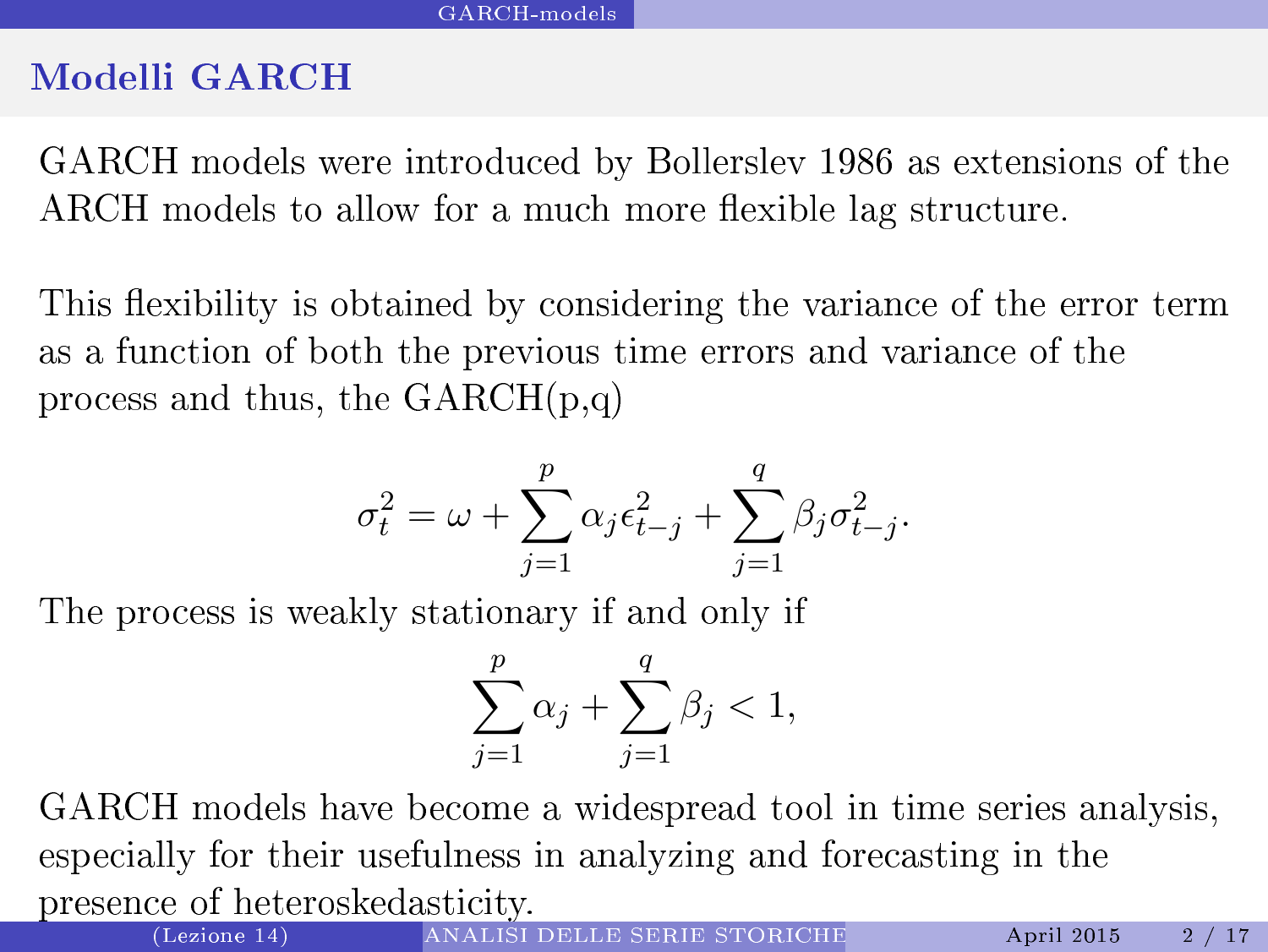#### Moments of Gaussian GARCH(1,1)

We compute the first four conditional and unconditional moments of a  $GARCH(1,1)$  process, its auto-correlation function.

 $\mathcal{N}_{\rm eff}$  the same structure and so, for a time structure and so, for a time series and so, for a time series and so, for a time series and so, for a time series and so, for a time series and so, for a time series and  $r_t$ , a  $\mathrm{GARCH}(1,\!1)$  model is defined as:

<span id="page-2-0"></span>
$$
r_t = \epsilon_t
$$

where

$$
\epsilon_t | \mathscr{F}_{t-1} \sim N(0, \sigma_t^2)
$$

and

$$
\sigma_t^2 = \omega + \alpha \epsilon_{t-1}^2 + \beta \sigma_{t-1}^2. \tag{1}
$$

The process is stationary when  $\omega > 0$  and  $\alpha + \beta < 1$ . To ensure that the conditional variance is positive we have to impose that  $\alpha > 0$  and  $\beta > 0$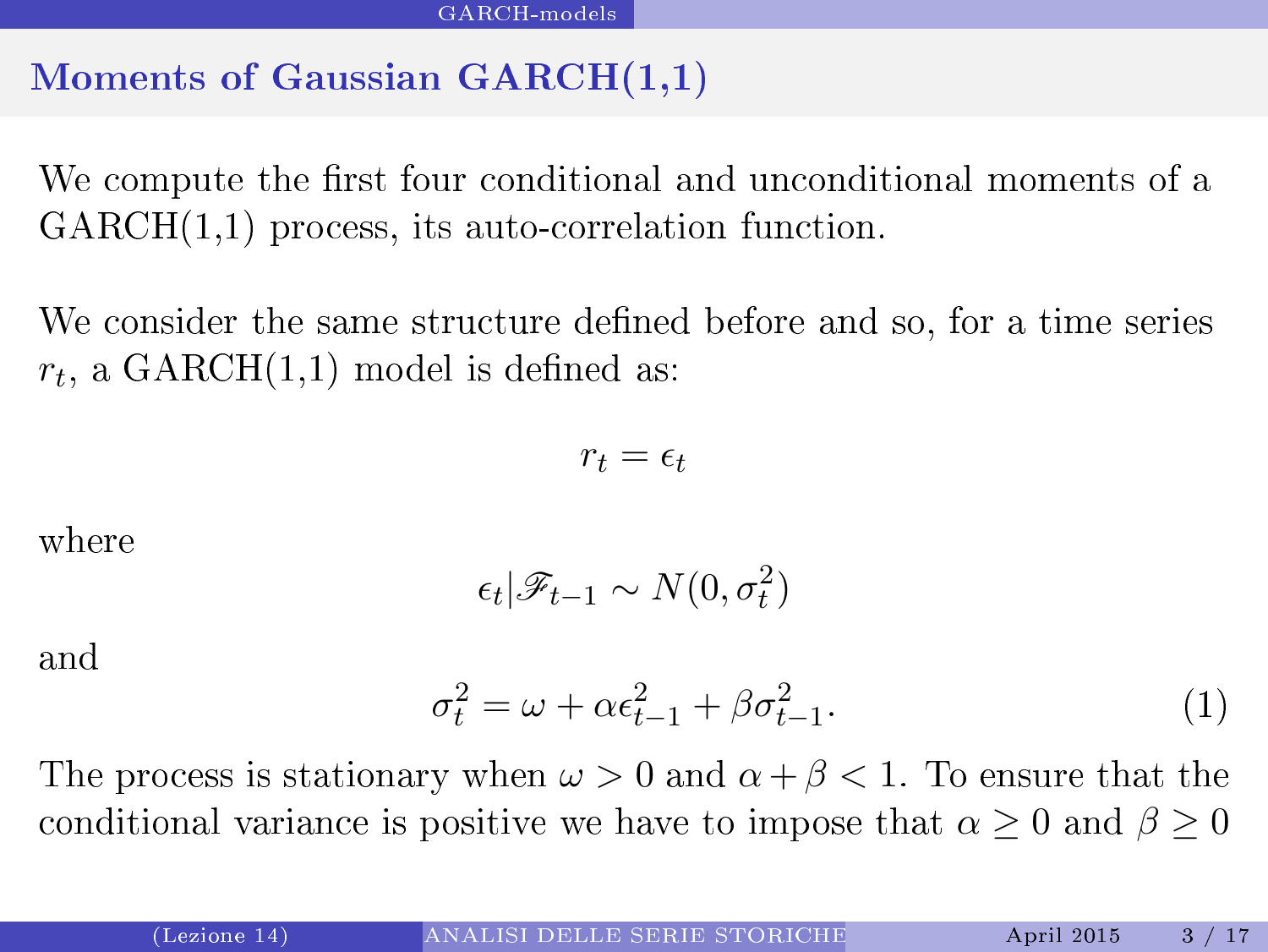#### Moments of Gaussian GARCH(1,1)

• The first conditional and unconditional moments are both null

<span id="page-3-0"></span>
$$
\mathbb{E}(r_t) = \mathbb{E}(\mathbb{E}(r_t|\mathscr{F}_{t-1})) = 0
$$

• the second unconditional moment is:

$$
\sigma^2 = \mathbb{E}(r_t^2) = \text{Var}(\epsilon_t) = \mathbb{E}(\epsilon_t^2) = \mathbb{E}(\mathbb{E}(\epsilon_t^2|\mathscr{F}_{t-1})) =
$$
  
=\mathbb{E}(\sigma\_t^2) = \mathbb{E}(\omega + \alpha \epsilon\_{t-1}^2 + \beta \sigma\_{t-1}^2) = \omega + \alpha \mathbb{E}(\epsilon\_{t-1}^2) + \beta \mathbb{E}(\sigma\_{t-1}^2) =  
=\omega + \alpha \sigma^2 + \beta \sigma^2 \Rightarrow \sigma^2 = \frac{\omega}{1 - \alpha - \beta} \iff \alpha + \beta < 1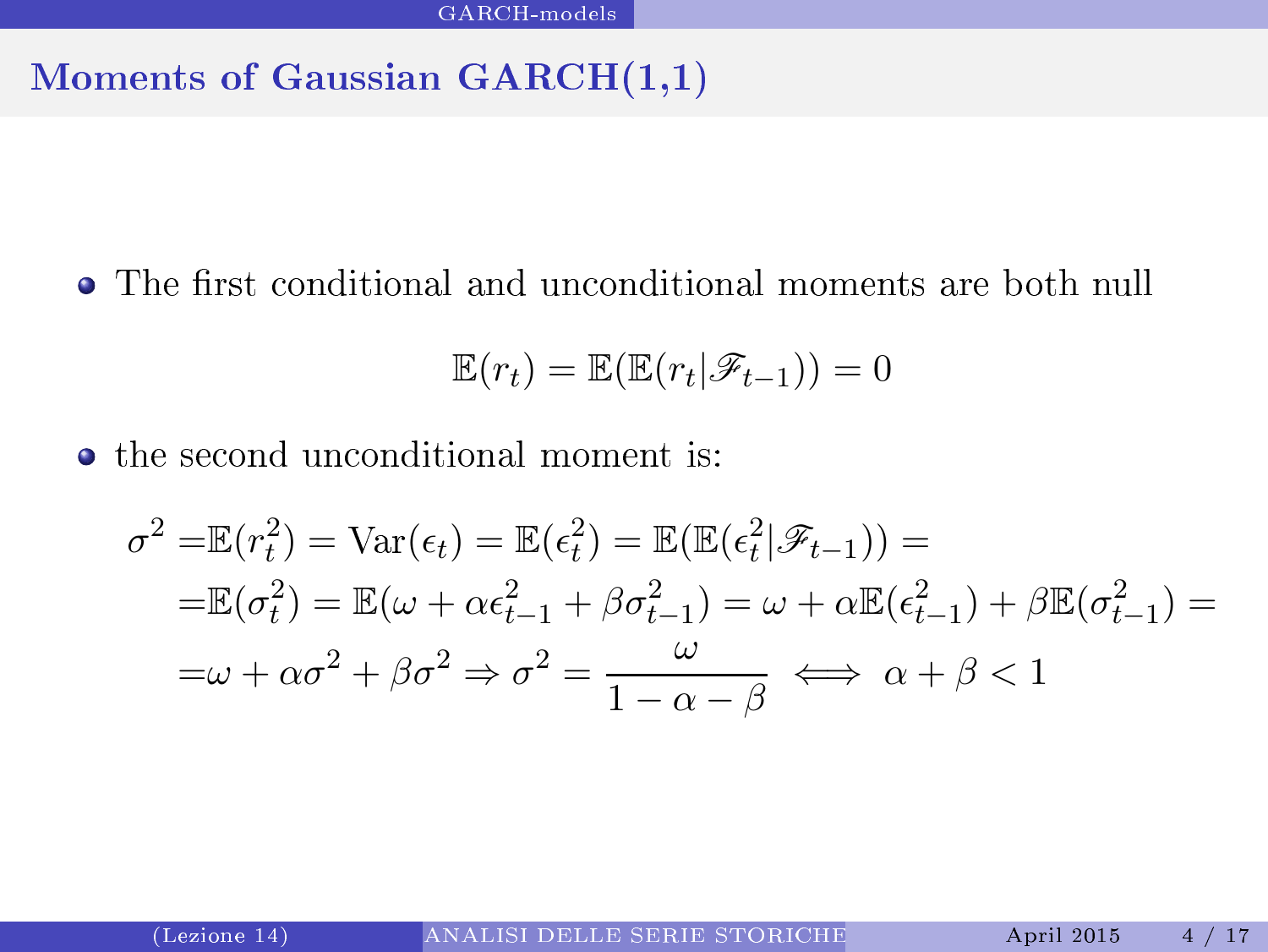#### Moments of Gaussian GARCH(1,1)

The third unconditional moment of a stationary  $GARCH(1,1)$  model is:

$$
\mathbb{E}(\epsilon_t^3) = \mathbb{E}(\mathbb{E}(\epsilon_t^3 | \mathscr{F}_{t-1})) = 0.
$$

The result derives from the result on the third moment of a Gaussian distribution. To evaluate the fourth unconditional moment we use the following results for  $\mathbf{f}$  results for  $\mathbf{f}$ 

<span id="page-4-0"></span>
$$
\mathbb{E}(\epsilon_t^4 | \mathscr{F}_{t-1}) = 3\mathbb{E}(\epsilon_t^2 | \mathscr{F}_{t-1})^2
$$
  
=  $3Var(\epsilon_t | \mathscr{F}_{t-1})^2$   
=  $3(\sigma_t^2)^2$   
=  $3\sigma_t^4$ .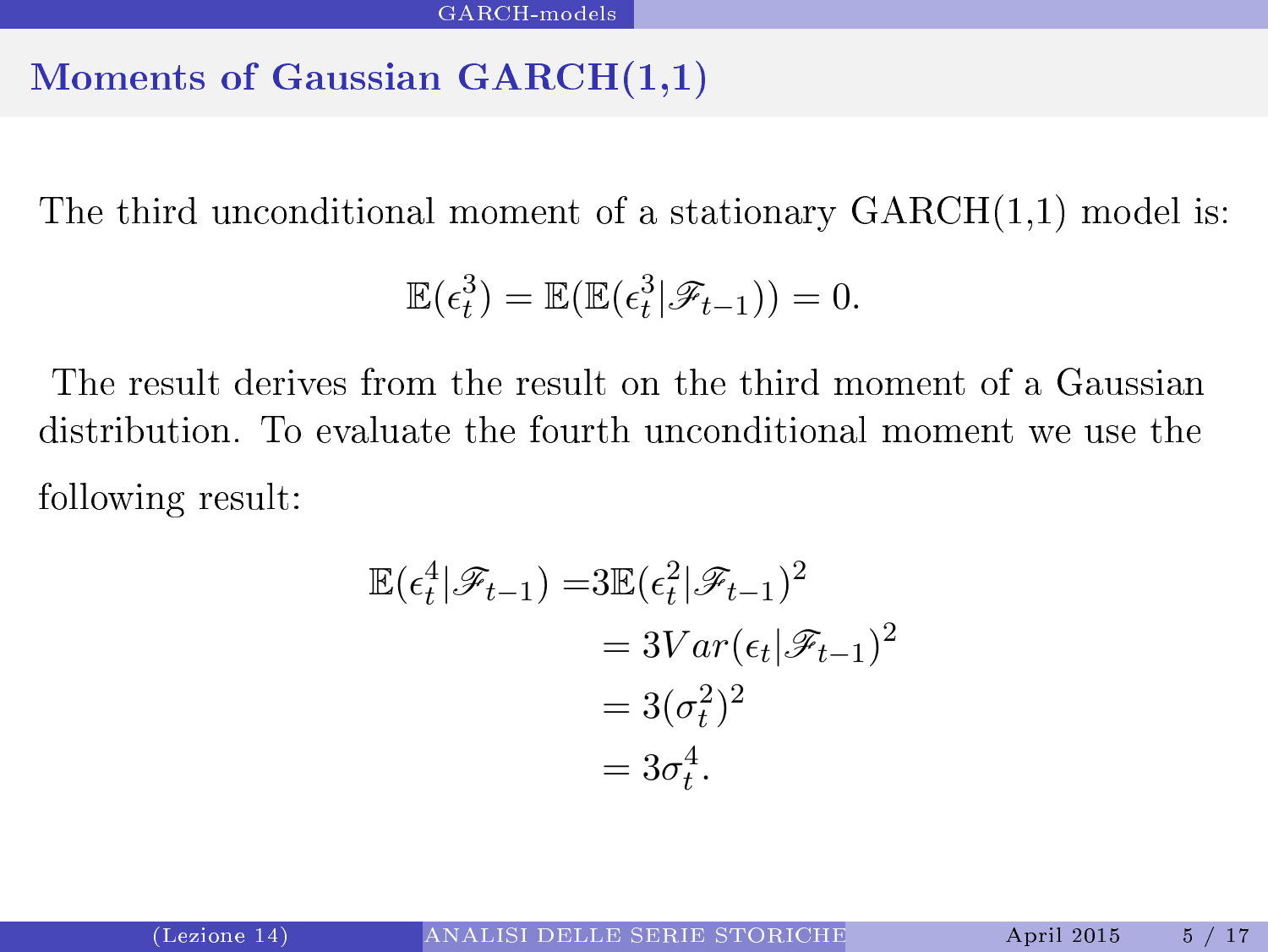The fourth unconditional moment of a stationary  $GARCH(1,1)$  model is:

$$
\mu_4 = \mathbb{E}(\epsilon_t^4) = \mathbb{E}(\mathbb{E}(\epsilon_t^4 | \mathscr{F}_{t-1})) = 3\mathbb{E}(\sigma_t^4) = 3\mathbb{E}(\omega + \alpha \epsilon_{t-1}^2 + \beta \sigma_{t-1}^2)^2
$$
  
=  $3\omega^2 + 3\alpha^2 \mathbb{E}(\epsilon_{t-1}^4) + 3\beta^2 \mathbb{E}(\sigma_{t-1}^4) +$   
+  $6\omega \alpha \mathbb{E}(\epsilon_{t-1}^2) + 6\omega \beta \mathbb{E}(\sigma_{t-1}^2) + 6\alpha \beta \mathbb{E}(\epsilon_{t-1}^2 \sigma_{t-1}^2)$ 

Now onsidering that

<span id="page-5-0"></span>
$$
\mathbb{E}(\epsilon_{t-1}^2 \sigma_{t-1}^2) = \mathbb{E}(\mathbb{E}(\epsilon_{t-1}^2 \sigma_{t-1}^2 | \mathscr{F}_{t-2})) =
$$
  
=  $\mathbb{E}(\sigma_{t-1}^2 \mathbb{E}(\epsilon_{t-1}^2 | \mathscr{F}_{t-2})) =$   
=  $\mathbb{E}(\sigma_{t-1}^2 \sigma_{t-1}^2) = \mathbb{E}(\sigma_{t-1}^4)$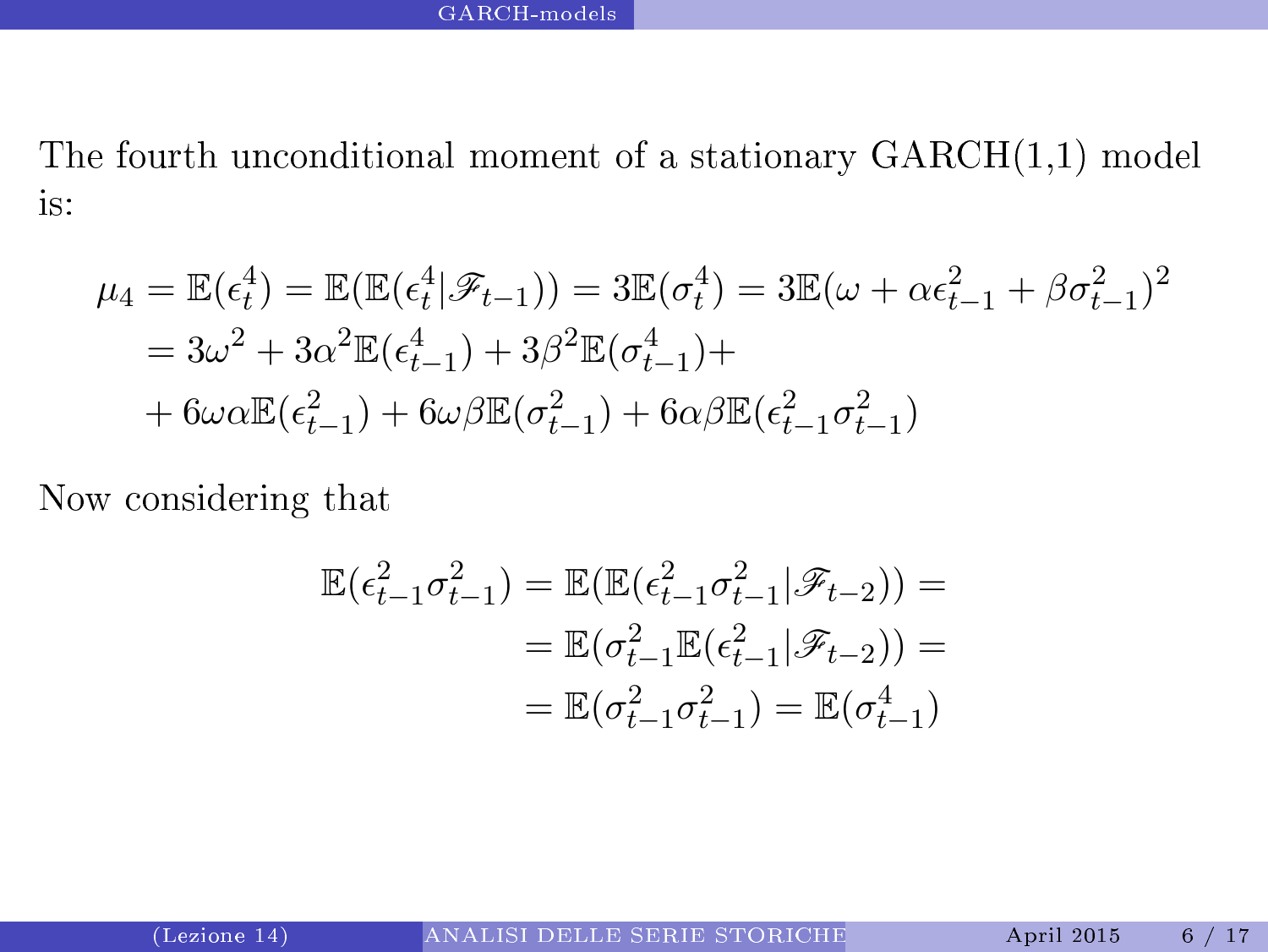Sin
e from the previous result we have that

$$
\mathbb{E}(\sigma_t^4) = \frac{\mathbb{E}(\epsilon_t^4)}{3}
$$

we get

$$
\mu_4=3\omega^2+3\alpha^2\mu_4+\beta^2\mu_4+6\omega\sigma^2+6\omega\beta\sigma^2+6\alpha\beta\mu_4/3
$$

then

$$
\mu_4(1 - 3\alpha^2 - \beta^2 - 2\alpha\beta) = 3\omega^2 + 6\omega\sigma^2(\alpha + \beta)
$$

and

<span id="page-6-0"></span>
$$
\mu_4 = \frac{3\omega^2 (1 + \alpha + \beta)}{(1 - \alpha - \beta)(1 - 3\alpha^2 - \beta^2 - 2\alpha\beta)}
$$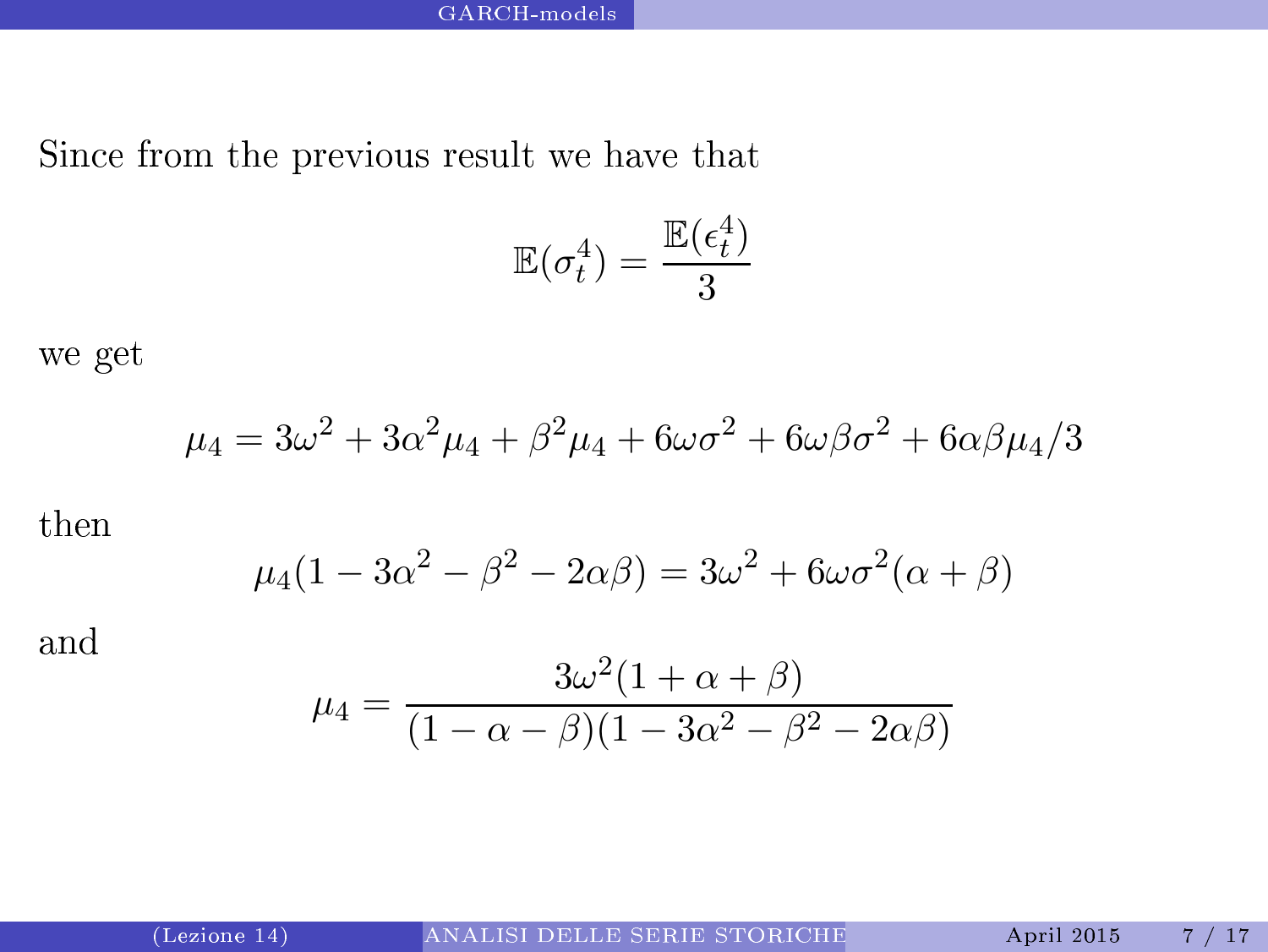we can calculate the kurtosis index as

<span id="page-7-0"></span>
$$
Kurt = \frac{\mu_4}{\mathbb{E}(\epsilon_t^2)} = \frac{3\omega^2(1+\alpha+\beta)}{(1-\alpha-\beta)(1-3\alpha^2-\beta^2-2\alpha\beta)}\frac{(1-\alpha-\beta)^2}{\omega^2} =
$$
  
= 
$$
\frac{3(1-\alpha-\beta)(1+\alpha+\beta)}{(1-3\alpha^2-\beta^2-2\alpha\beta)} > 3
$$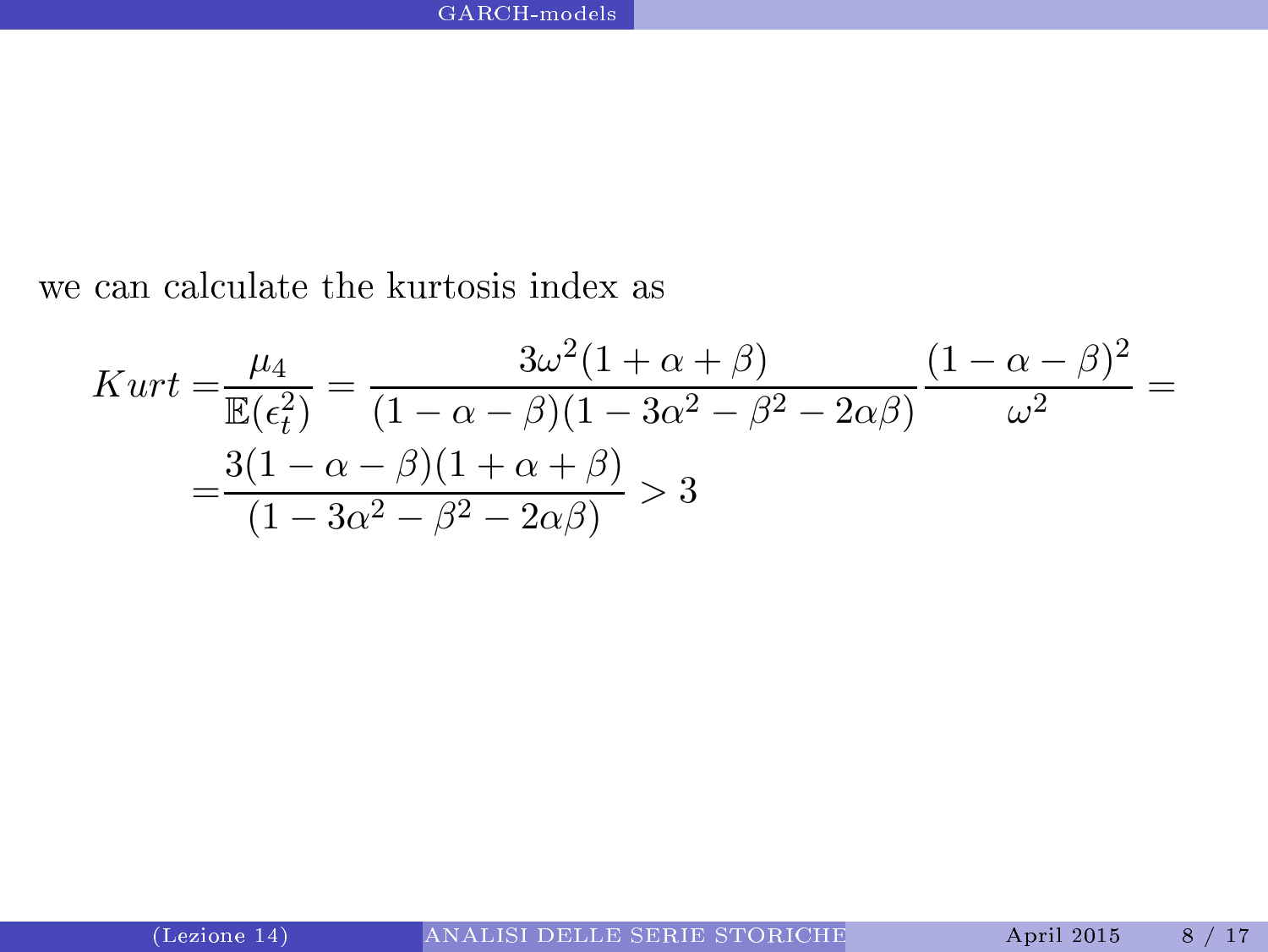It is possible to show that  $GARCH(1,1)$  model can be written as an  $ARMA(1,1)$  process

$$
r_t^2 = \omega + (\alpha + \beta)r_{t-1}^2 - \beta v_{t-1} + v_t
$$

where  $v_t$  is a WN with

<span id="page-8-0"></span> $\mathbb{E}(v_t) = 0$ 

$$
Var(v_t) = \frac{2(1+\alpha+\beta)}{(1-\alpha-\beta)(1-3\alpha^2-\beta^2-2\alpha\beta)}
$$

$$
Cov(v_t, v_{t-h}) = 0
$$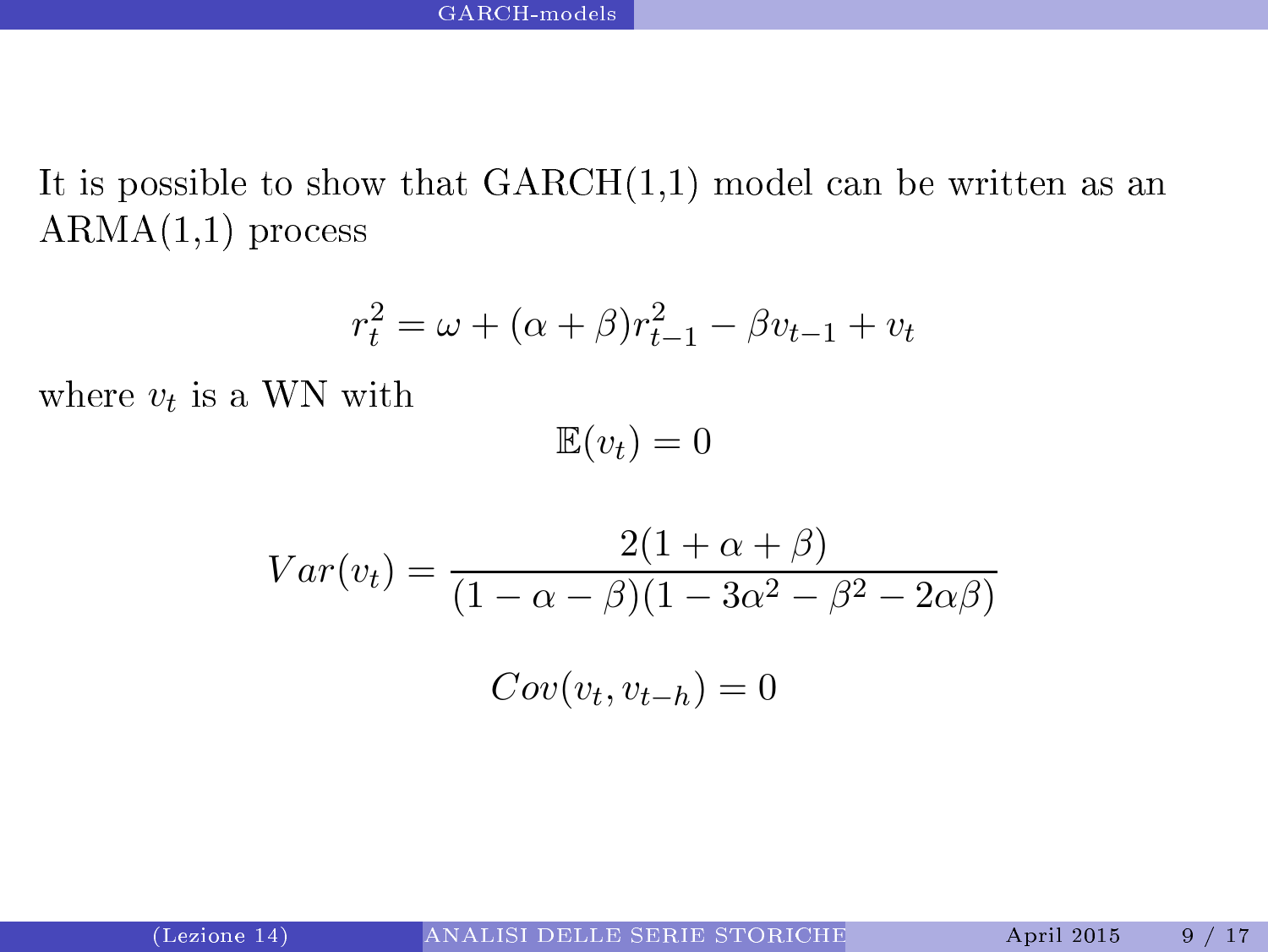we now calculate the  $Cov(\epsilon_t^2, \epsilon_{t-h}^2)$  starting from the ARMA(1,1) representation of a  $GARCH(1,1)$  process.

It is worth noting that the stationary condition of the GARCH process i.e.  $\alpha + \beta < 1$  coincide with the stationary condition of its ARMA(1,1) representation. So since the  $\gamma(h)$  for an ARMA(1,1) process with autoregression parameter  $\phi$ , moving average parameter  $\theta$  and variance of the error terms  $\sigma^2$ 

<span id="page-9-0"></span>
$$
\gamma(h) = \mathbb{C}\text{ov}(\epsilon_t^2, \epsilon_{t-h}^2) = \begin{cases} \frac{1 + 2\phi\theta + \theta^2}{1 - \phi^2} \sigma^2 & h = 0\\ \phi^{h-1} \frac{(\phi + \theta)(1 + \phi\theta)}{1 - \phi^2} \sigma^2 & h > 0 \end{cases}
$$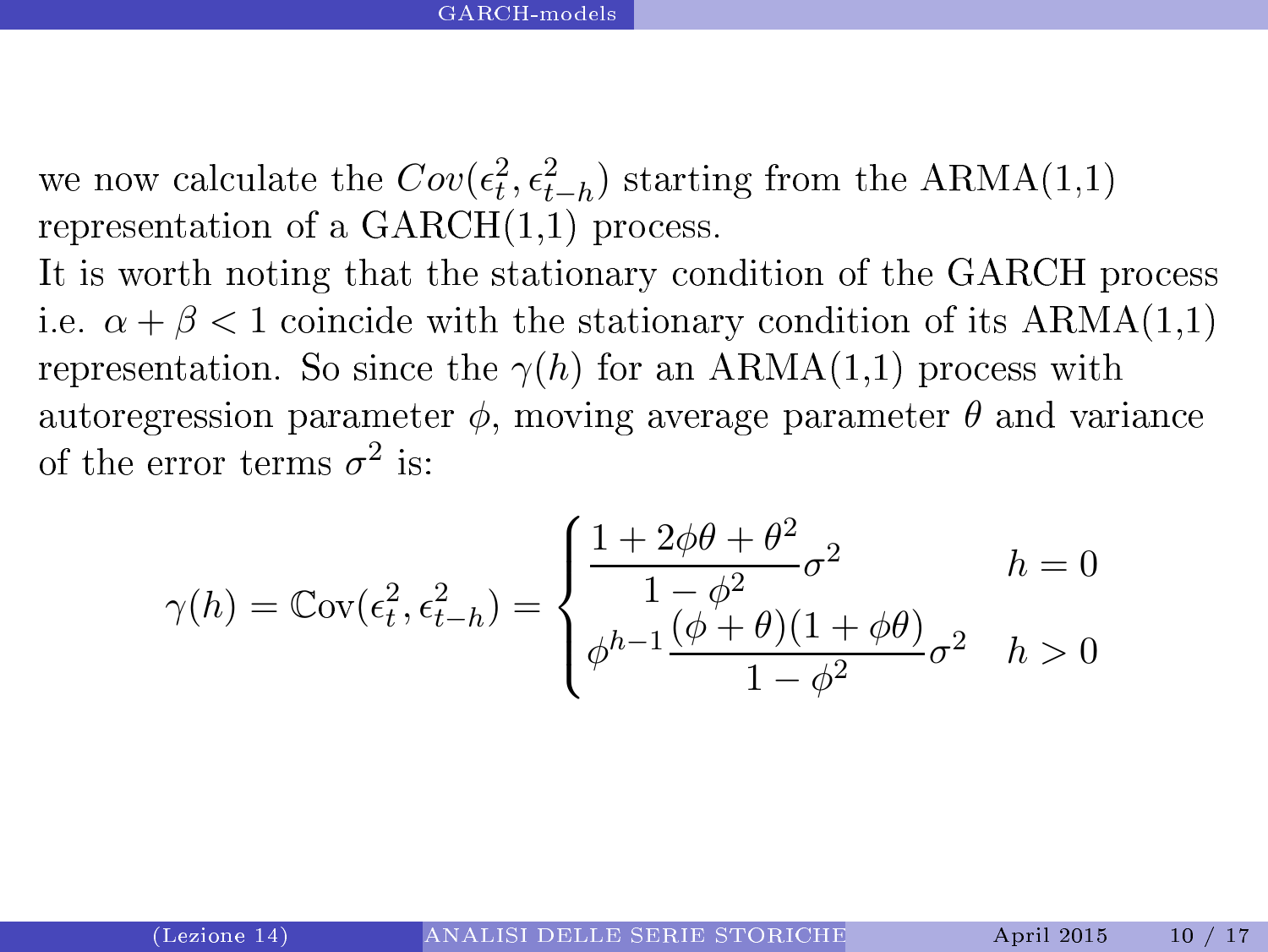considering that in our representation we have: onsidering that in our representation we have:

 $\bullet \ \phi = \alpha + \beta$ ;  $\bullet \ \theta = -\beta$ ;  $\sigma^2 = \text{Var}(v_t).$ 

after some algebra we an write that

$$
\gamma(h) = \operatorname{Cov}(\epsilon_t^2, \epsilon_{t-h}^2) = \frac{2\alpha\omega^2(1 - \alpha\beta - \beta^2)}{(1 - \alpha - \beta)^2(1 - 3\alpha^2 - \beta^2 - 2\alpha\beta)}(\alpha + \beta)^{h-1}.
$$

to compute the ACF we have to calculate the  $\text{Var}(\epsilon_t^2) = \mathbb{E}(\epsilon_t^4) - \mathbb{E}(\epsilon_t^2)$ . From previous results we have

<span id="page-10-0"></span>
$$
\text{Var}(\epsilon_t^2) = \frac{3\omega^2(1+\alpha+\beta)}{(1-\alpha-\beta)(1-3\alpha^2-\beta^2-2\alpha\beta)} - \left(\frac{\omega}{1-\alpha-\beta}\right)^2
$$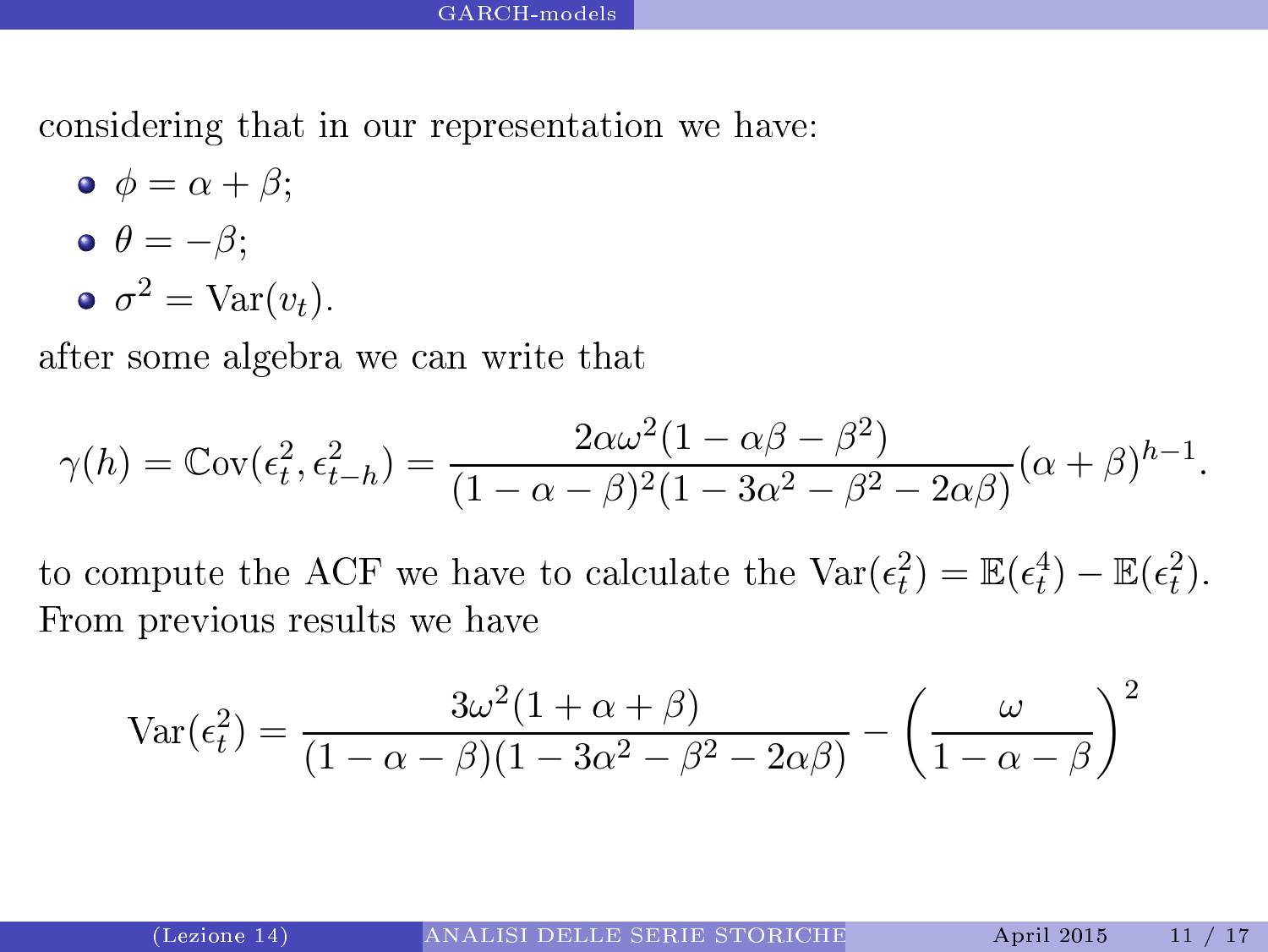which after some algebra can be written as:

$$
\operatorname{Var}(\epsilon_t^2) = \frac{2\omega^2(1 - 2\alpha\beta - \beta^2)}{(1 - \alpha - \beta)^2(1 - 3\alpha^2 - \beta^2 - 2\alpha\beta)}.
$$

Substituting this results in the ACF definition we finally have

$$
\rho(h) = \frac{\text{Cov}(\epsilon_t^2, \epsilon_{t-h}^2)}{\text{Var}(\epsilon_t^2)}
$$

$$
= \frac{2\alpha\omega^2(1 - \alpha\beta - \beta^2)}{(1 - \alpha - \beta)^2(1 - 3\alpha^2 - \beta^2 - 2\alpha\beta)}(\alpha + \beta)^{h-1}
$$

$$
= \frac{2\omega^2(1 - 2\alpha\beta - \beta^2)}{(1 - \alpha - \beta)^2(1 - 3\alpha^2 - \beta^2 - 2\alpha\beta)}
$$

and simplifying it leads to

<span id="page-11-0"></span>
$$
\rho(h) = \frac{\alpha(1 - \alpha\beta - \beta^2)}{1 - 2\alpha\beta - \beta^2}(\alpha + \beta)^{h-1}.
$$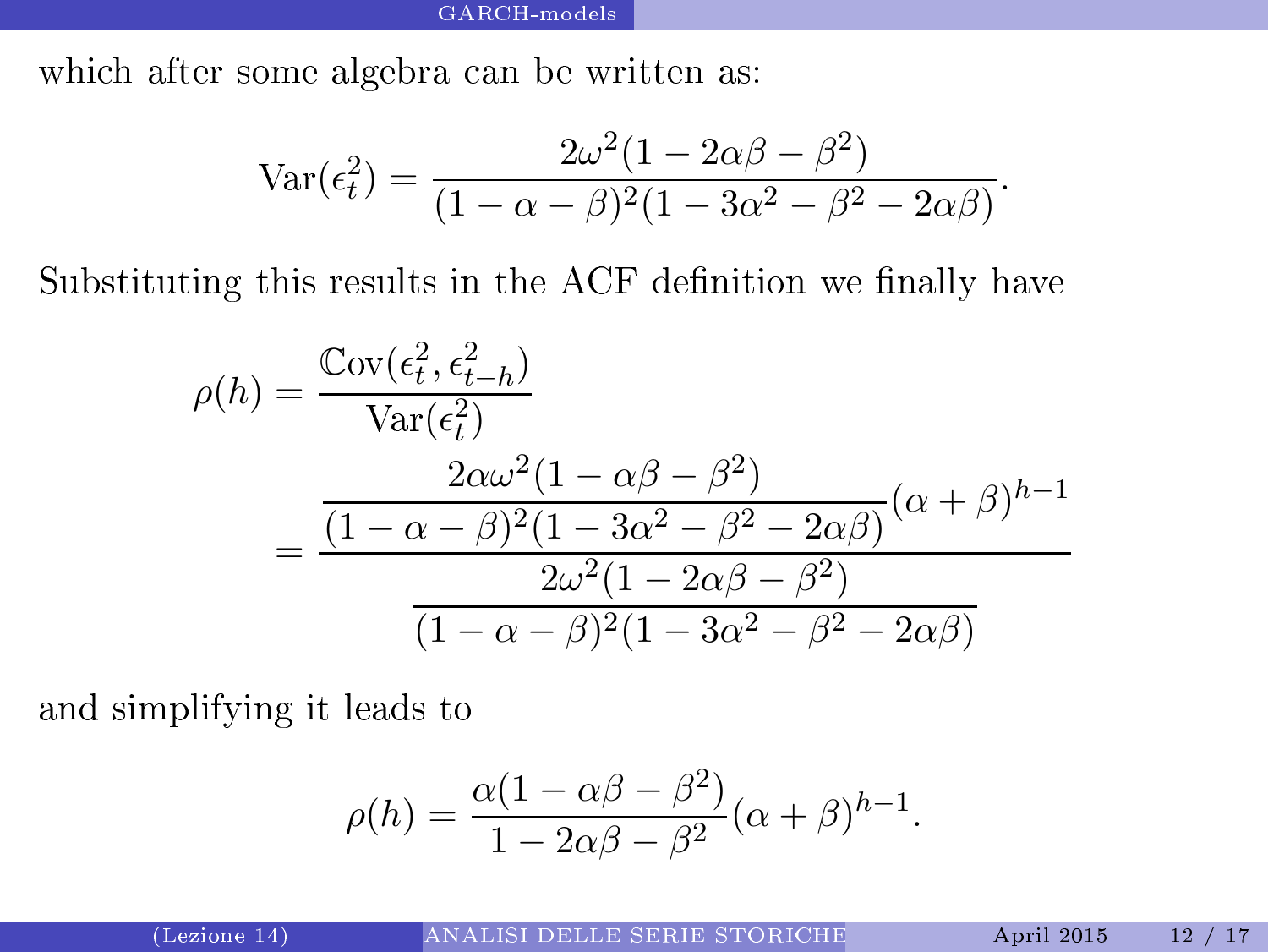#### Extensions

Classi
al GARCH models, rely on modeling the onditional varian
e as a linear fun
tion of the squared past innovations. The merits of this specification are its ability to reproduce several important characteristics of financial time series.

<span id="page-12-0"></span>From an empiri
al point of view, however, the lassi
al GARCH modeling has an important drawba
k. Indeed, by onstru
tion, the onditional varian
e only depends on the modulus of the past variables: past positive and negative innovations have the same effect on the urrent volatility. This property is in ontradi
tion to many empiri
al studies on series of sto
ks, showing a negative orrelation between the squared current innovation and the past innovations. However, onditional asymmetry is a stylized fa
t: the volatility in
rease due to a pri
e de
rease is generally stronger than that resulting from a pri
e increase of the same magnitude In order to take into account for those considerations some extensions of GARCH model have been considered in literature.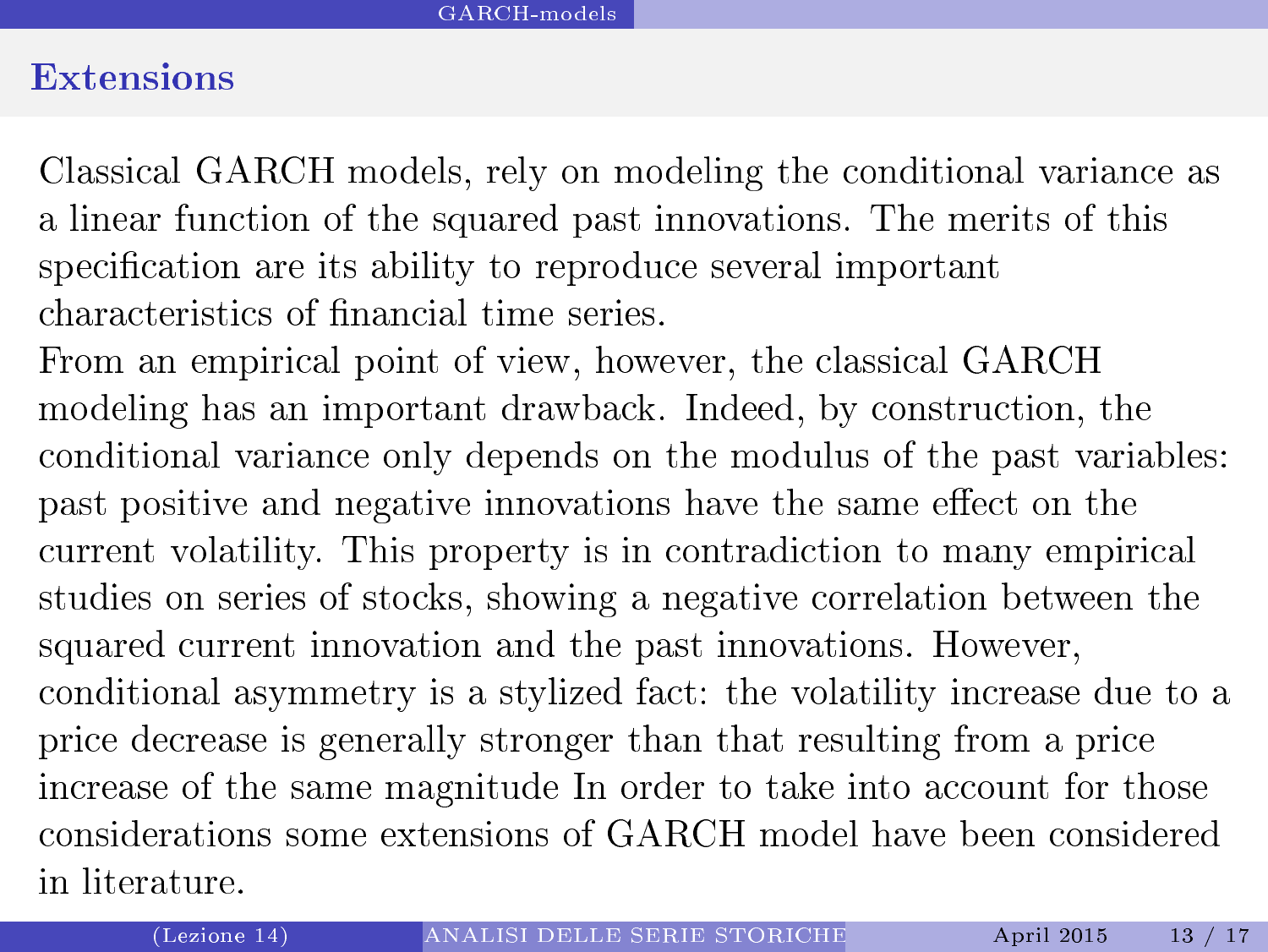## EGARCH(p,q)

$$
r_t = \epsilon_t
$$

where

<span id="page-13-0"></span>
$$
\epsilon_t | \mathscr{F}_{t-1} i.i.d(0,\sigma_t^2)
$$

and

$$
\log(\sigma_t^2) = \omega + \sum_{i=1}^n \alpha_i g(\epsilon_{t-i}) + \sum_{i=1}^n \beta_j \log(\sigma_{t-j}^2).
$$

where

$$
g(\epsilon_{t-i}) = \theta \epsilon_{t-i} + \gamma(|\epsilon_{t-i}| - \mathbb{E}(|\epsilon_{t-i}|)
$$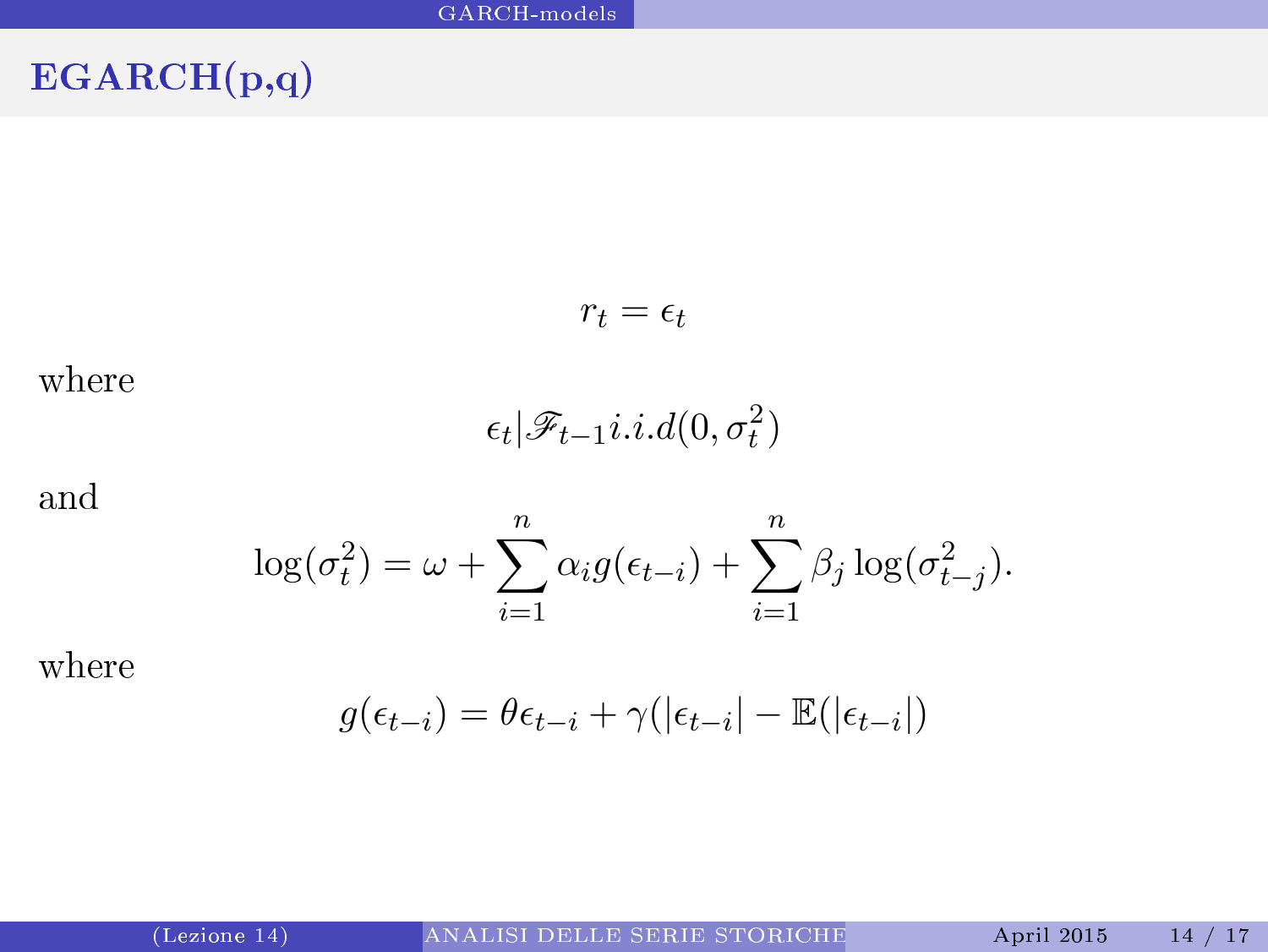To better understand the meaning of the function  $q()$  we can write it as

<span id="page-14-0"></span>
$$
g(\epsilon_t) = \begin{cases} (\theta + \gamma)\epsilon_t - \gamma \mathbb{E}(|\epsilon_t|) & \epsilon_t \ge 0\\ (\theta - \gamma)\epsilon_t - \gamma \mathbb{E}(|\epsilon_t|) & \epsilon_t \ge 0 \end{cases}
$$

which means that for positive  $\epsilon_t$   $g(\epsilon_t)$  is a linear function of  $\epsilon_t$  with angular coefficient  $\theta + \gamma$  while for negative  $\epsilon_t$  is a linear function of  $\epsilon_t$ with angular coefficient  $\theta - \gamma$ . In this way the model reacts in an asymmetri way to positive and negative news.

Moreover it is worth noting that with the EGARCH specification we do not need to impose any restrictions on the parameters to constraint the varian
e to be positive. In fa
t the exponential of any number is always positive.

when  $\theta = 0$  the reaction of  $\log(\sigma_t^2)$  to a variation of  $\epsilon_t$  is symmetric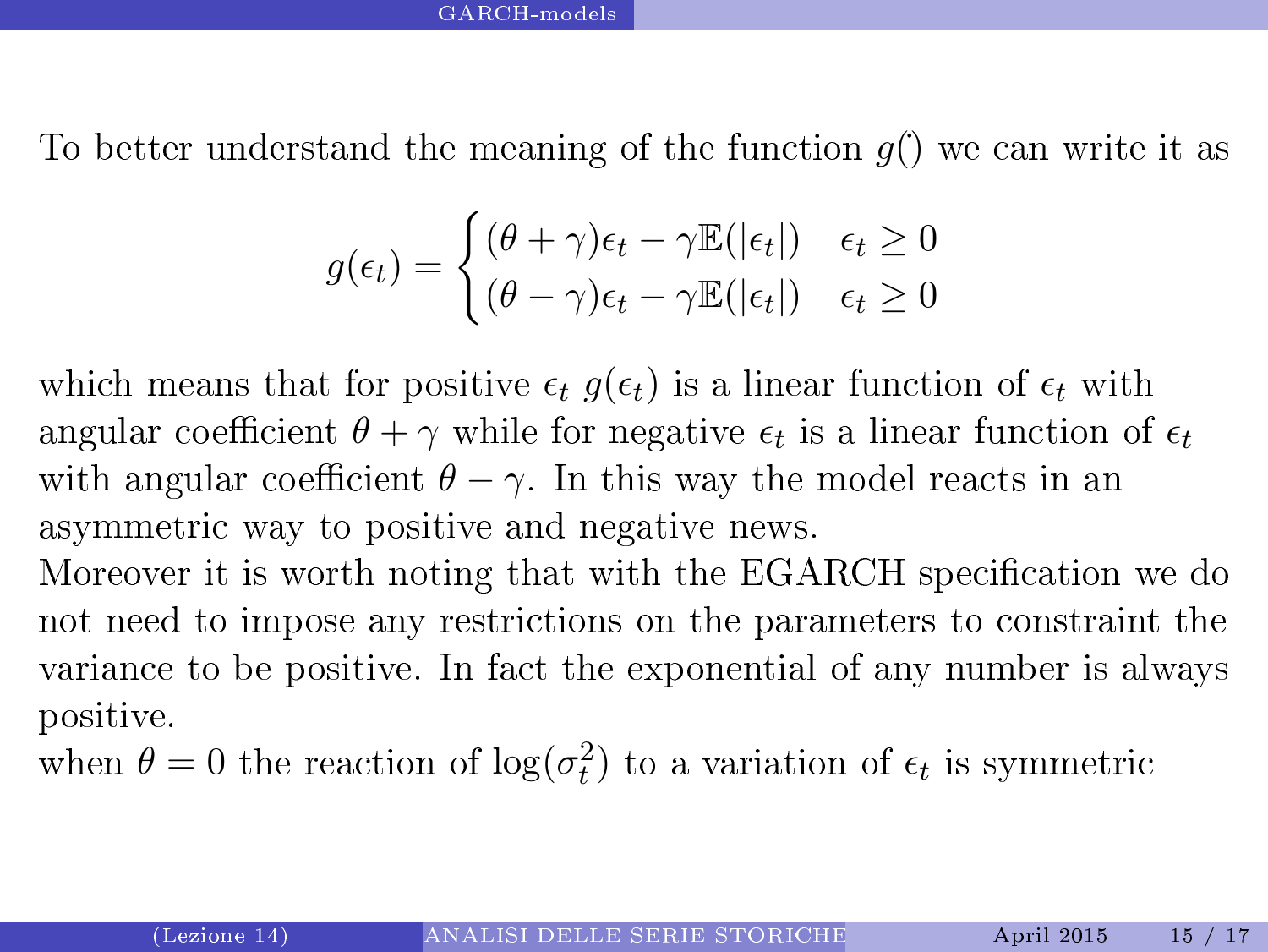### TGARCH(p,q)

This model is called Treshold GARCH

$$
r_t = \epsilon_t
$$

where

<span id="page-15-0"></span>
$$
\epsilon_t | \mathscr{F}_{t-1} i.i.d(0,\sigma_t^2)
$$

and

$$
\sigma_t^2 = \omega + \sum_{i=1}^n \alpha_i \epsilon_{t-i}^2 + \gamma_i \epsilon_{t-i}^2 I_{(-\infty,0)}(\epsilon_{t-i}) \sum_{i=j}^n \beta_j \log(\sigma_{t-j}^2).
$$

where  $I_A(x)$  is the indicator function of the set A and the parameters are non negative.